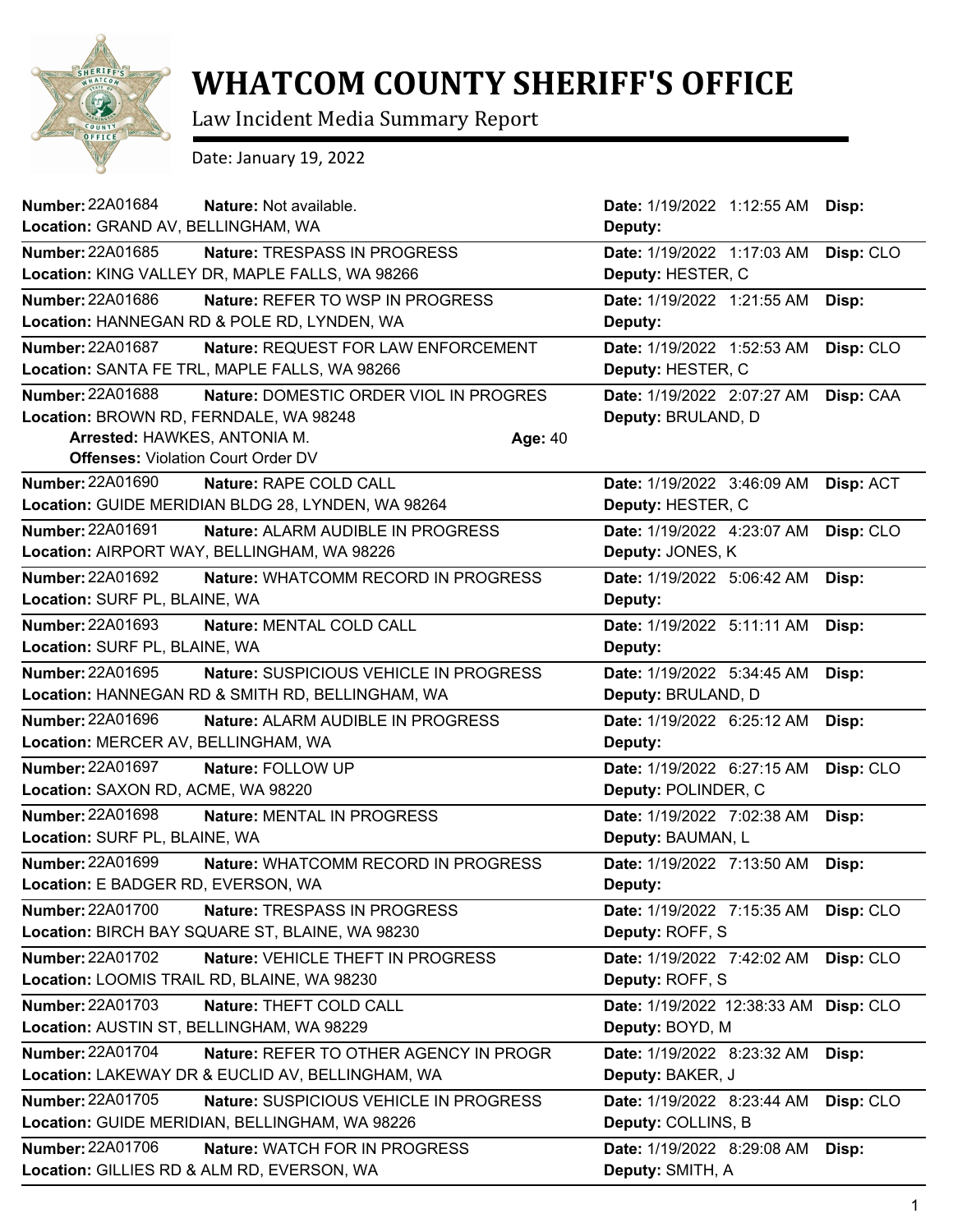| Number: 22A01708                          | Nature: VEHICLE ABANDONED IN PROGRESS              |         | Date: 1/19/2022 8:39:52 AM Disp:      |           |
|-------------------------------------------|----------------------------------------------------|---------|---------------------------------------|-----------|
|                                           | Location: CAMP 2 & ALGER CCC RD, SEDRO WOOLLEY, WA |         | Deputy: BAKER, J                      |           |
| <b>Number: 22A01709</b>                   | Nature: BURGLARY COLD CALL                         |         | Date: 1/19/2022 8:46:36 AM            | Disp: CLO |
| Location: CASTLEROCK DR, BLAINE, WA 98230 |                                                    |         | Deputy: SHELTON, D                    |           |
| Number: 22A01710                          | Nature: VEHICLE THEFT COLD CALL                    |         | Date: 1/19/2022 9:08:50 AM            | Disp: CLO |
|                                           | Location: DEER CREEK DR, FERNDALE, WA 98248        |         | Deputy: DOUGLAS, J                    |           |
| <b>Number: 22A01711</b>                   | Nature: FOLLOW UP                                  |         | Date: 1/19/2022 9:10:03 AM            | Disp:     |
| Location: FAWN CT, BELLINGHAM, WA         |                                                    |         | Deputy: KLIX, J                       |           |
| Number: 22A01713                          | Nature: TRESPASS IN PROGRESS                       |         | Date: 1/19/2022 9:25:16 AM            | Disp:     |
| Location: MT BAKER HW, MAPLE FALLS, WA    |                                                    |         | Deputy: SMITH, A                      |           |
| Number: 22A01714                          | Nature: ALARM AUDIBLE IN PROGRESS                  |         | Date: 1/19/2022 9:33:37 AM            | Disp: CLO |
| Location: ASHBURY CT, BLAINE, WA 98230    |                                                    |         | Deputy: SHELTON, D                    |           |
| Number: 22A01716                          | Nature: CIVIL PROBLEM COLD CALL                    |         | Date: 1/19/2022 9:35:35 AM            | Disp: CLO |
| Location: BLAINE RD, BLAINE, WA 98230     |                                                    |         | Deputy: JONES, D                      |           |
| Number: 22A01717                          | Nature: THREAT COLD CALL                           |         | Date: 1/19/2022 9:42:42 AM            | Disp: CJA |
| Location: GRAND AVE, BELLINGHAM, WA 98225 |                                                    |         | Deputy: DOUGLAS, J                    |           |
| <b>Number: 22A01718</b>                   | Nature: NEIGHBORHOOD DISPUTE COLD CALL             |         | Date: 1/19/2022 9:54:46 AM            | Disp: CLO |
| Location: HARBORVIEW RD, BLAINE, WA 98230 |                                                    |         | Deputy: JONES, D                      |           |
| Number: 22A01720                          | Nature: JUVENILE PROBLEM COLD CALL                 |         | Date: 1/19/2022 9:59:13 AM            | Disp: CLO |
| Location: ALDER WAY, BLAINE, WA 98230     |                                                    |         | Deputy: ROFF, S                       |           |
| <b>Number: 22A01721</b>                   | Nature: SHOTS IN PROGRESS                          |         | Date: 1/19/2022 10:11:22 AM Disp:     |           |
| Location: LARIAT PL, MAPLE FALLS, WA      |                                                    |         | Deputy: SMITH, A                      |           |
| Number: 22A01722                          | Nature: SHOTS IN PROGRESS                          |         | Date: 1/19/2022 10:12:48 AM Disp:     |           |
|                                           | Location: SPRAGUE VALLEY DR, MAPLE FALLS, WA       |         | Deputy:                               |           |
| <b>Number: 22A01723</b>                   | Nature: SHOTS IN PROGRESS                          |         | Date: 1/19/2022 10:17:17 AM Disp:     |           |
|                                           | Location: PONY EXPRESS WA, MAPLE FALLS, WA         |         | Deputy:                               |           |
| Number: 22A01724                          | Nature: SUICIDAL SUBJECT IN PROGRESS               |         | Date: 1/19/2022 10:15:54 AM Disp:     |           |
|                                           |                                                    |         |                                       |           |
| Location: ABBEY RD, FERNDALE, WA          |                                                    |         | Deputy: KLIX, J                       |           |
| Number: 22A01725                          | Nature: ASSAULT SIMPLE COLD CALL                   |         | Date: 1/19/2022 10:21:14 AM Disp: CAA |           |
| Location: GRAND AVE, BELLINGHAM, WA 98225 |                                                    |         | Deputy: HEINRICH, C                   |           |
| Arrested: VANATTA, ANTHONY G.             |                                                    | Age: 30 |                                       |           |
| <b>Offenses: Assault 4th</b>              |                                                    |         |                                       |           |
| Number: 22A01726                          | Nature: THEFT COLD CALL                            |         | Date: 1/19/2022 10:21:16 AM Disp:     |           |
| Location: THOMAS RD, BELLINGHAM, WA       |                                                    |         | Deputy: COLLINS, B                    |           |
| <b>Number: 22A01727</b>                   | Nature: SECURITY CHECK IN PROGRESS                 |         | Date: 1/19/2022 10:36:54 AM Disp: CLO |           |
| Location: SWEET RD, BLAINE, WA 98230      |                                                    |         | Deputy: ROFF, S                       |           |
| Number: 22A01728                          | Nature: ASSIST AGENCY IN PROGRESS                  |         | Date: 1/19/2022 10:45:43 AM Disp: CLO |           |
| Location: BROWN RD., FERNDALE, WA         |                                                    |         | Deputy: SHELTON, D                    |           |
| Number: 22A01730                          | Nature: ASSIST AGENCY COLD CALL                    |         | Date: 1/19/2022 10:50:33 AM Disp: CLO |           |
| Location: W POLE RD, LYNDEN, WA 98264     |                                                    |         | Deputy: ROFF, S                       |           |
| <b>Number: 22A01731</b>                   | Nature: SUSPICIOUS CIRCUMSTANCES COLD              |         | Date: 1/19/2022 11:00:31 AM Disp: CLO |           |
| Location: RURAL AVE, BELLINGHAM, WA 98226 |                                                    |         | Deputy: SHELTON, D                    |           |
| Number: 22A01734                          | Nature: MENTAL COLD CALL                           |         | Date: 1/19/2022 11:38:12 AM Disp: CLO |           |
| Location: HARBORVIEW RD, BLAINE, WA 98230 |                                                    |         | Deputy: ROFF, S                       |           |
| Number: 22A01735                          | Nature: TRAFFIC HAZARD IN PROGRESS                 |         | Date: 1/19/2022 11:38:00 AM Disp:     |           |
| Location: DEMING RD, DEMING, WA           |                                                    |         | Deputy:                               |           |
| <b>Number: 22A01737</b>                   | Nature: TRAFFIC HAZARD IN PROGRESS                 |         | Date: 1/19/2022 11:51:24 AM Disp:     |           |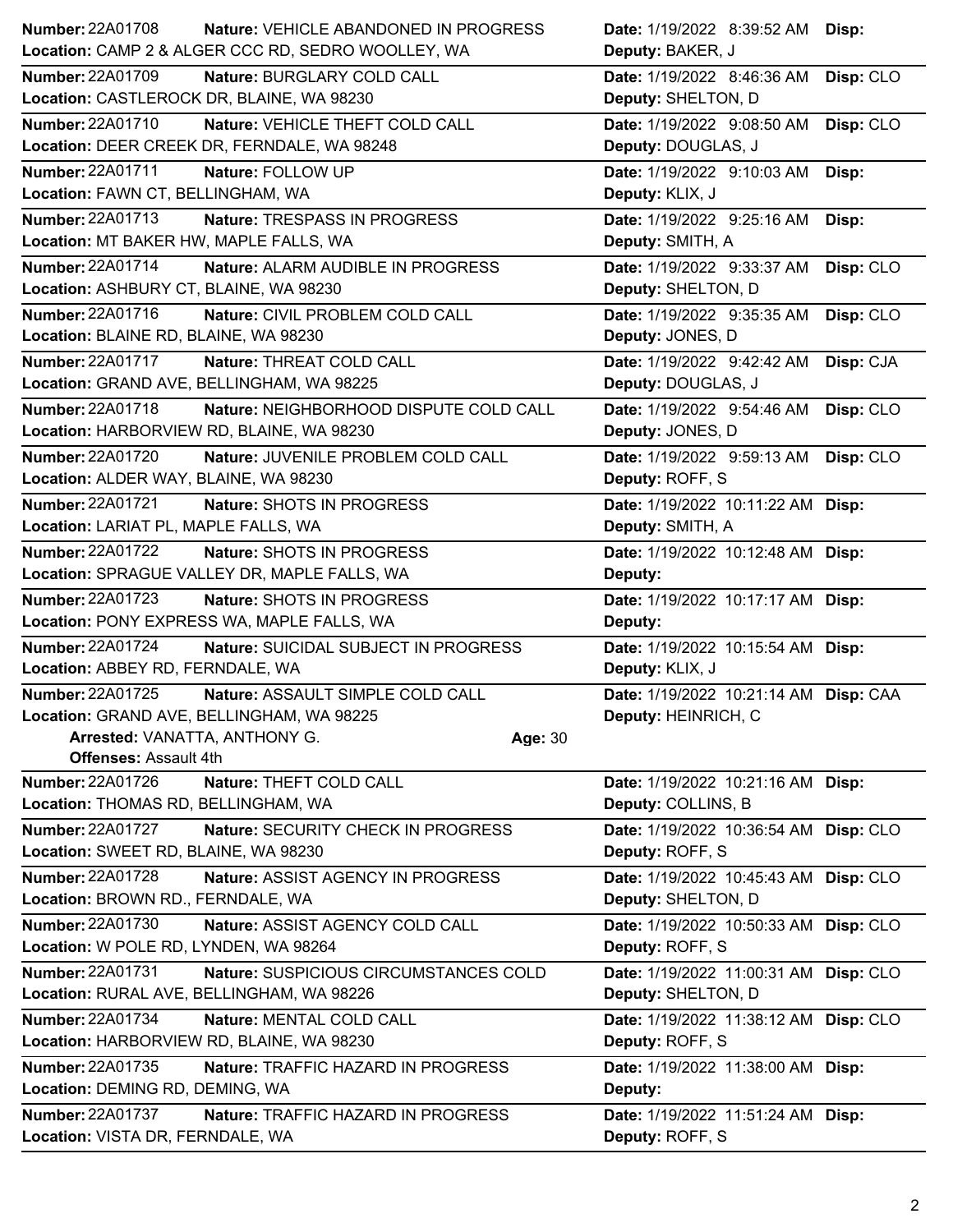| <b>Number: 22A01738</b><br><b>Nature: REFER TO WSP IN PROGRESS</b>                      | Date: 1/19/2022 11:53:50 AM Disp:       |
|-----------------------------------------------------------------------------------------|-----------------------------------------|
| Location: VISTA DR & GRANDVIEW RD, WA                                                   | Deputy:                                 |
| <b>Number: 22A01739</b><br>Nature: BURGLARY COLD CALL                                   | Date: 1/19/2022 12:01:25 PM Disp:       |
| Location: KENDALL RD, MAPLE FALLS, WA                                                   | Deputy: THOMPSON, J                     |
| <b>Number: 22A01741</b><br>Nature: REFER TO OTHER AGENCY IN PROGR                       | Date: 1/19/2022 12:05:52 PM Disp: CLO   |
| Location: GRAND AVE, BELLINGHAM, WA 98225                                               | Deputy: HEINRICH, C                     |
| <b>Number: 22A01742</b><br>Nature: EXTRA PATROL IN PROGRESS                             | Date: 1/19/2022 12:11:01 PM Disp: CLO   |
| Location: NORTHWEST DR, FERNDALE, WA 98248                                              | Deputy: JONES, D                        |
| <b>Number: 22A01745</b><br>Nature: ALARM AUDIBLE IN PROGRESS                            | Date: 1/19/2022 12:40:03 PM Disp:       |
| Location: DELLESTA DR, BELLINGHAM, WA                                                   | Deputy: BAKER, J                        |
| <b>Number: 22A01747</b><br><b>Nature: WATCH FOR IN PROGRESS</b>                         | Date: 1/19/2022 12:49:42 PM Disp:       |
| Location: REESE HILL RD & HEADY RD, SUMAS, WA                                           | Deputy:                                 |
| Number: 22A01749<br><b>Nature: EXTRA PATROL IN PROGRESS</b>                             | Date: 1/19/2022 1:03:58 PM<br>Disp:     |
| Location: MANLEY RD, BELLINGHAM, WA                                                     | Deputy: BAKER, J                        |
| Number: 22A01750<br>Nature: ASSIST CITIZEN IN PROGRESS                                  | Date: 1/19/2022 1:17:27 PM<br>Disp:     |
| Location: SEAVUE RD, BLAINE, WA                                                         | Deputy: JONES, D                        |
| Number: 22A01756<br>Nature: VEHICLE ABANDONED IN PROGRESS                               | Date: 1/19/2022 2:23:08 PM<br>Disp:     |
| Location: BLAINE RD, BLAINE, WA                                                         | Deputy: JONES, D                        |
| Number: 22A01758<br>Nature: MESSAGE DELIVERY IN PROGRESS                                | Date: 1/19/2022 2:51:30 PM<br>Disp: CLO |
| Location: LILAC LN, MAPLE FALLS, WA 98266                                               | Deputy: THOMPSON, J                     |
| Number: 22A01759<br>Nature: HOT ROD COLD CALL                                           | Date: 1/19/2022 2:57:02 PM<br>Disp:     |
| Location: BAYON RD, BELLINGHAM, WA                                                      | Deputy: BROWN, K                        |
| Number: 22A01761<br>Nature: LANDLORD TENANT DISPUTE COLD C                              | Date: 1/19/2022 3:04:23 PM<br>Disp:     |
| Location: FORT BELLINGHAM RD, BELLINGHAM, WA                                            | Deputy: YORK, T                         |
| Number: 22A01762<br>Nature: ASSIST AGENCY COLD CALL                                     | Date: 1/19/2022 3:06:23 PM<br>Disp: CLO |
|                                                                                         |                                         |
| Location: PEACEFUL VALLEY DR & KING VALLEY DR, MAPLE FALLS, WA 9826 Deputy: THOMPSON, J |                                         |
| <b>Number: 22A01763</b><br>Nature: MESSAGE DELIVERY IN PROGRESS                         | Date: 1/19/2022 3:14:17 PM<br>Disp: CLO |
| Location: E POLE RD, EVERSON, WA 98247                                                  | Deputy: ANDERS, J                       |
| Number: 22A01764<br>Nature: SUSPICIOUS CIRCUMSTANCES COLD                               | Date: 1/19/2022 3:24:10 PM<br>Disp: CLO |
| Location: MCGEE ROAD, BLAINE, WA 98230                                                  | Deputy: MELLEMA, S                      |
| Number: 22A01766<br>Nature: WATCH FOR IN PROGRESS                                       | Date: 1/19/2022 3:32:42 PM<br>Disp:     |
| Location: BIRCH BAY LYNDEN RD & DEAN DR, CUSTER, WA                                     | Deputy:                                 |
| Number: 22A01767<br>Nature: PARKING PROBLEM IN PROGRESS                                 | Date: 1/19/2022 3:41:34 PM<br>Disp:     |
| Location: ROMA RD, BELLINGHAM, WA                                                       | Deputy: WRIGHT, M                       |
| Number: 22A01768<br>Nature: RAPE COLD CALL                                              | Date: 1/19/2022 3:48:12 PM<br>Disp: CLO |
| Location: BRITTON RD, BELLINGHAM, WA 98226                                              | Deputy: YORK, T                         |
| <b>Number: 22A01770</b><br>Nature: SUSPICIOUS VEHICLE IN PROGRESS                       | Date: 1/19/2022 3:48:39 PM<br>Disp:     |
| Location: CAMP 2 & ALGER CCC RD, SEDRO WOOLLEY, WA                                      | Deputy:                                 |
| <b>Number: 22A01773</b><br>Nature: SUSPICIOUS VEHICLE IN PROGRESS                       | Disp: CLO<br>Date: 1/19/2022 4:14:16 PM |
| Location: BIRCH BAY LYNDEN ROAD, CUSTER, WA 98230                                       | Deputy: MELLEMA, S                      |
| <b>Number: 22A01776</b><br>Nature: ASSIST CITIZEN COLD CALL                             | Date: 1/19/2022 4:23:15 PM<br>Disp: CLO |
| Location: GRANDVIEW RD, FERNDALE, WA 98248                                              | Deputy: MELLEMA, S                      |
| <b>Number: 22A01777</b><br>Nature: NEIGHBORHOOD DISPUTE COLD CALL                       | Date: 1/19/2022 4:25:50 PM<br>Disp:     |
| Location: W 73RD TER, FERNDALE, WA                                                      | Deputy: WRIGHT, M                       |
| <b>Number: 22A01778</b><br>Nature: SUSPICIOUS VEHICLE IN PROGRESS                       | Disp: CLO<br>Date: 1/19/2022 4:32:58 PM |
| Location: ALDERGROVE RD, FERNDALE, WA 98248                                             | Deputy: ASSINK, G                       |
| <b>Number: 22A01779</b><br>Nature: TRESPASS IN PROGRESS                                 | Disp: CLO<br>Date: 1/19/2022 4:56:36 PM |